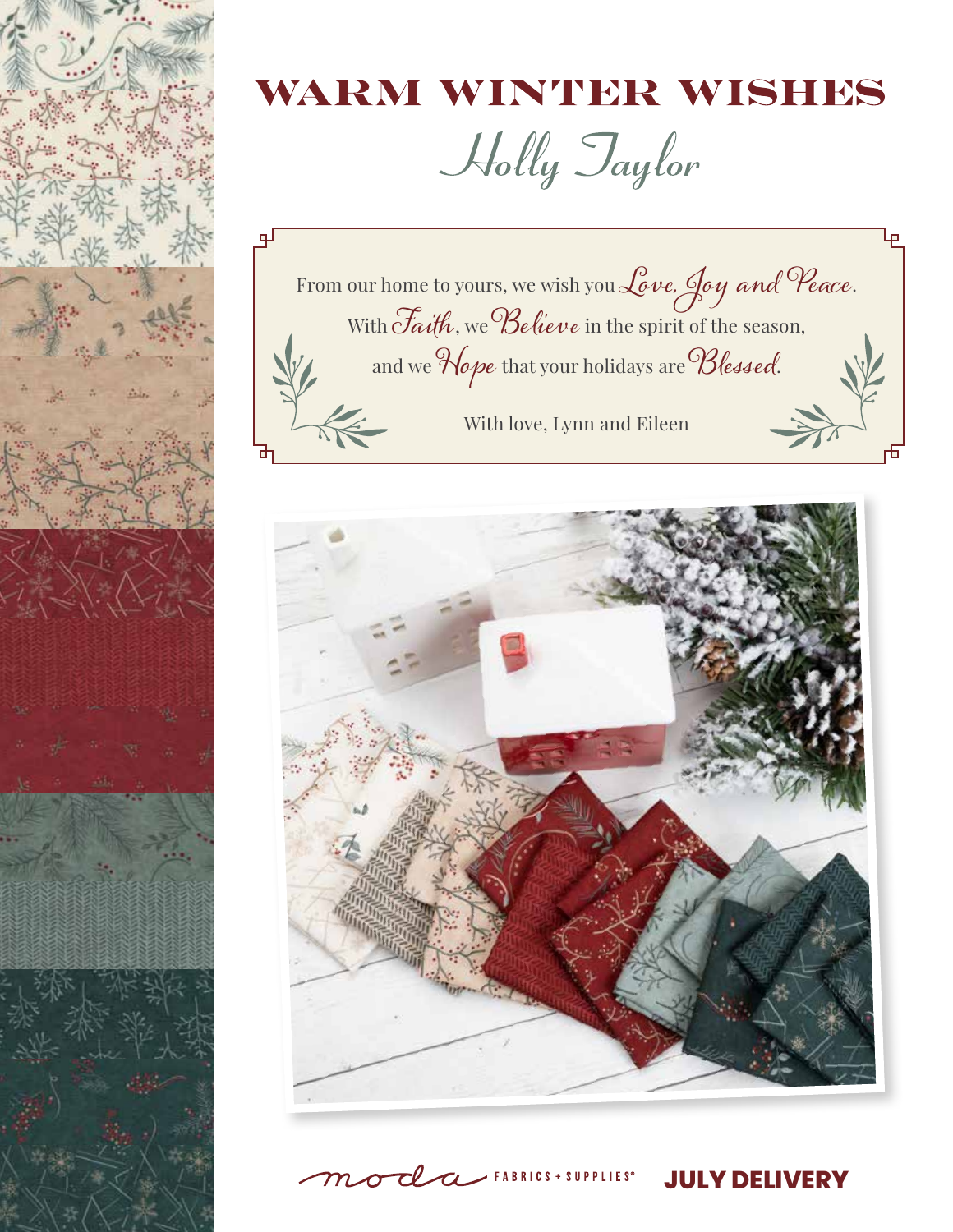## **WARM WINTER WISHES** Holly Jaylor



AQD 0280 Twinkle Twinkle 65" x 80"

> **Click Here To Shop This** Collection

67" x 91" For additional patterns from AQD see page 59

WS 04 Parcels in the Post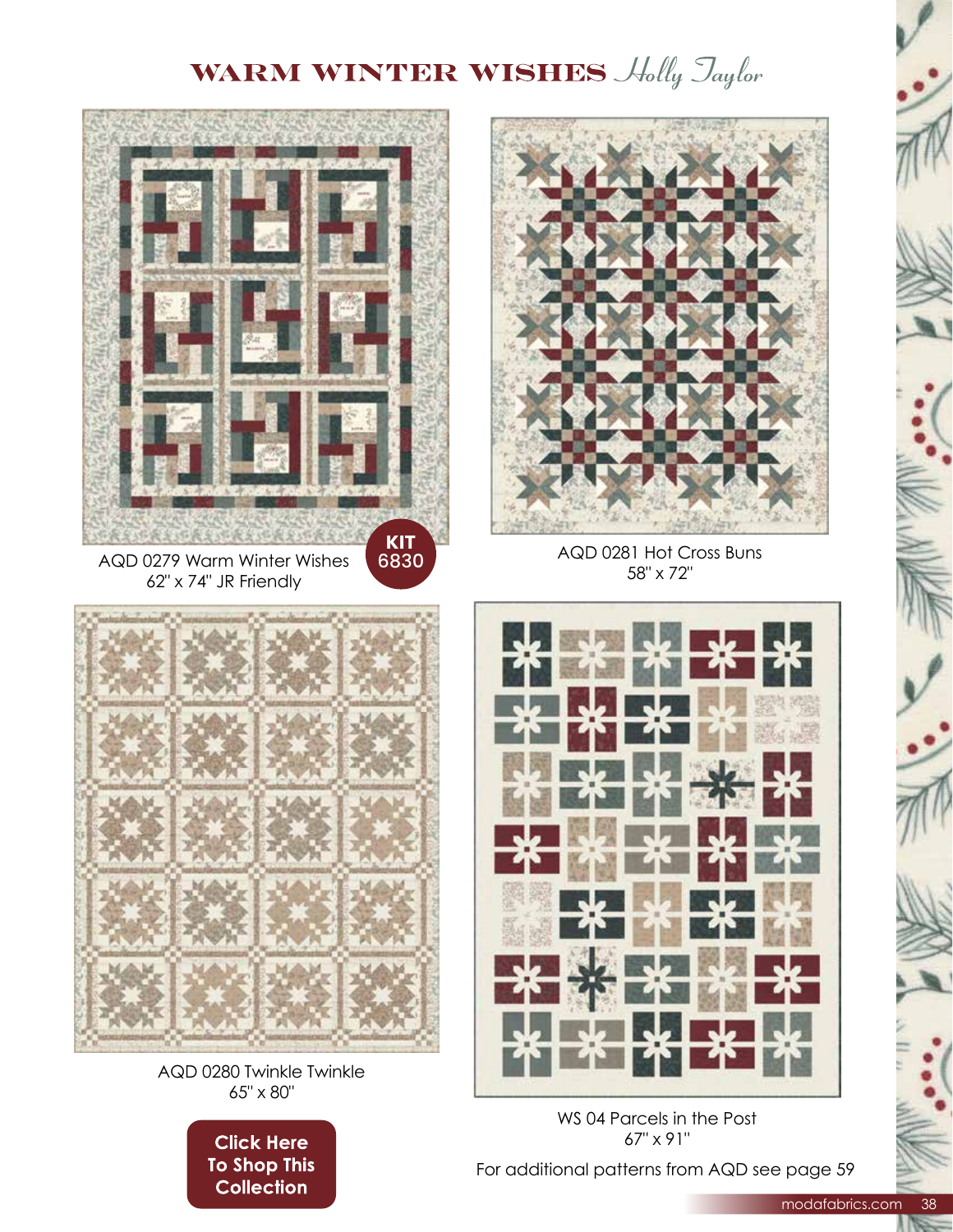## **WARM WINTER WISHES** Holly Jaylor



**JULY DELIVERY**